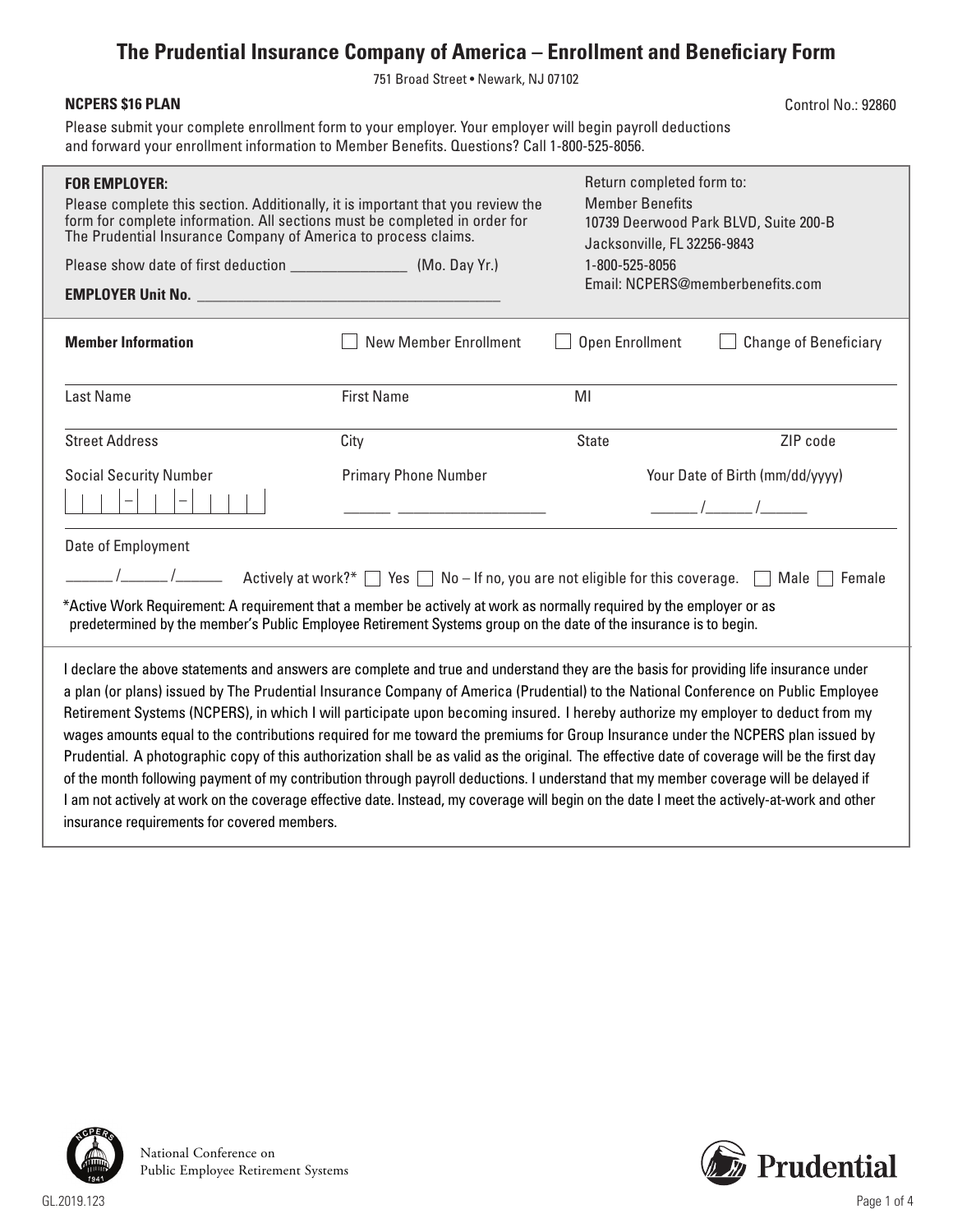| <b>Member Information</b> |                   |   | -<br>–                        |
|---------------------------|-------------------|---|-------------------------------|
| Last Name                 | <b>First Name</b> | M | <b>Social Security Number</b> |

**FLORIDA RESIDENTS** – Any person who knowingly and with intent to injure, defraud, or deceive any insurer files a statement of claim or an application containing any false, incomplete, or misleading information is guilty of a felony of the third degree.

**NEW YORK RESIDENTS –** Any person who knowingly and with intent to defraud any insurance company or other person files an application for insurance or statement of claim containing any materially false information, or conceals for the purpose of misleading, information concerning any fact material thereto, commits a fraudulent insurance act, which is a crime, and shall also be subject to a civil penalty not to exceed five thousand dollars and the stated value of the claim for each such violation. **This notice ONLY applies to accident and disability income coverage.** 

**The District of Columbia requires insurers to provide the following notice to all employees being offered Accidental Death and Dismemberment, Accident Insurance and/or Critical Illness coverage:**

NOTICE TO CONSUMER: THIS IS A SUPPLEMENT TO HEALTH INSURANCE AND IS NOT A SUBSTITUTE FOR MAJOR MEDICAL COVERAGE. LACK OF MAJOR MEDICAL COVERAGE (OR OTHER MINIMAL ESSENTIAL COVERAGE) MAY RESULT IN AN ADDITIONAL PAYMENT WITH YOUR TAXES. ALSO, THE BENEFITS PROVIDED BY THIS POLICY CANNOT BE COORDINATED WITH THE BENEFITS PROVIDED BY OTHER COVERAGE. PLEASE REVIEW THE BENEFITS PROVIDED BY THIS POLICY CAREFULLY TO AVOID A DUPLICATION OF COVERAGE.

**I have read and understand the terms and requirements of the fraud warnings included on the last page of this form.**

Member Signature (Sign in ink.) \_\_\_\_\_\_\_\_\_\_\_\_\_\_\_\_\_\_\_\_\_\_\_\_\_\_\_\_\_\_\_\_\_\_\_\_\_\_\_\_\_\_\_\_\_\_\_\_\_ Date Signed \_\_\_\_\_\_\_\_\_\_\_\_\_\_\_\_\_\_

**FOR INSUREDS WHO RESIDE IN MICHIGAN OR MINNESOTA ONLY** – If you wish to enroll your spouse, domestic partner, and/or eligible child 18 years of age or older for Dependent Life and/or Accidental Death and Dismemberment Insurance coverage, your spouse, domestic partner, and/or each of your eligible children age 18 years or older must consent to such coverage by signing and dating this consent in the appropriate space(s) below. Coverage on your spouse, domestic partner, and/or eligible children age 18 or older will not become effective unless and until the requisite consent is provided.

| Spouse/Domestic Partner Signature (Sign in ink.) | Date Signed |
|--------------------------------------------------|-------------|
| Child Signature (Sign in ink.)                   | Date Signed |
| Child Signature (Sign in ink.)                   | Date Signed |

**Please indicate your Primary and Contingent beneficiary designations on the next page.**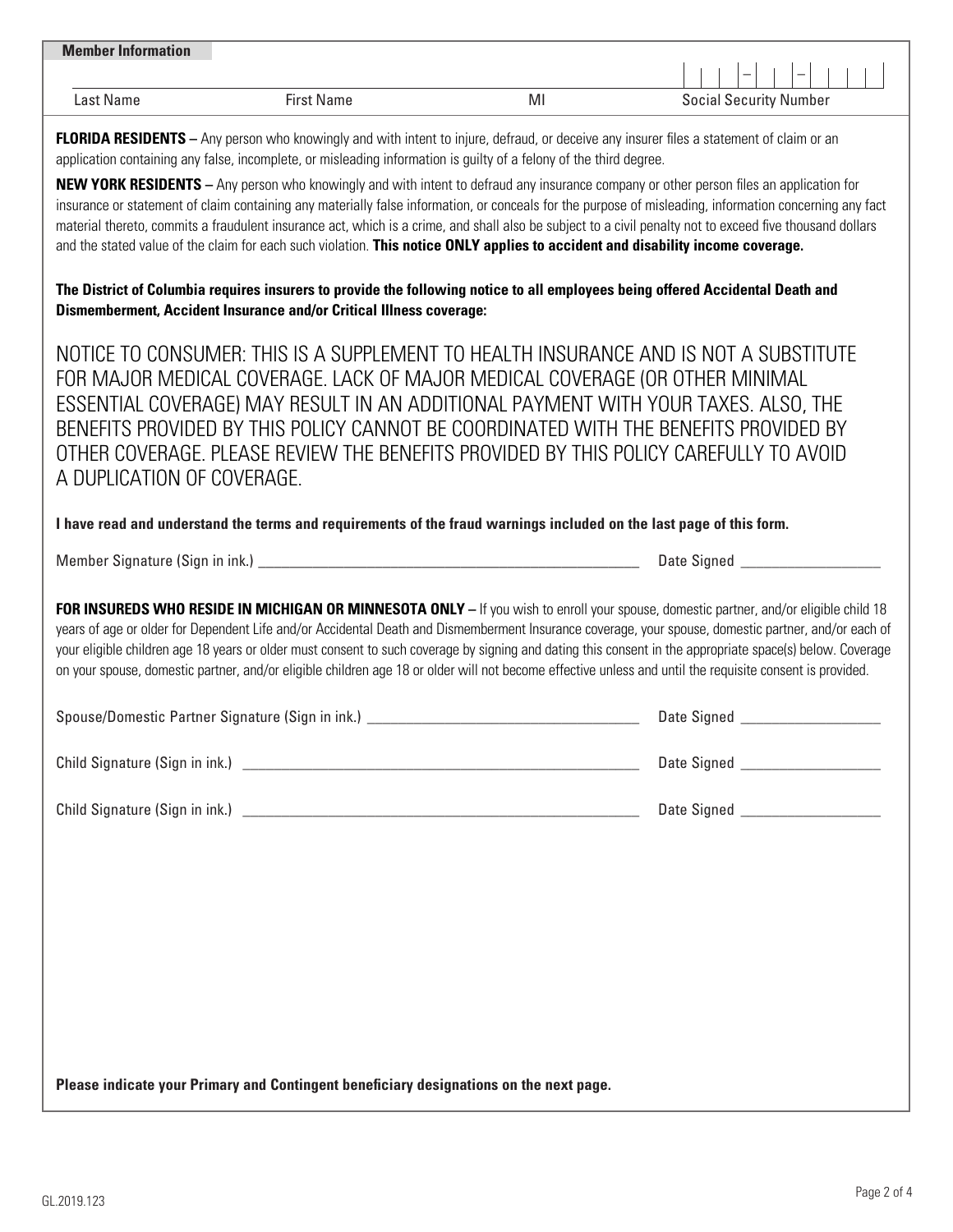| <b>Primary and Contingent Beneficiary Designations</b> |                                                                                                                                                                                                                                                                                                                                                                                                                                                                                                                                           |                                          |       |                                                                                                                                                                                   |  |  |
|--------------------------------------------------------|-------------------------------------------------------------------------------------------------------------------------------------------------------------------------------------------------------------------------------------------------------------------------------------------------------------------------------------------------------------------------------------------------------------------------------------------------------------------------------------------------------------------------------------------|------------------------------------------|-------|-----------------------------------------------------------------------------------------------------------------------------------------------------------------------------------|--|--|
| <b>Member Information</b>                              |                                                                                                                                                                                                                                                                                                                                                                                                                                                                                                                                           |                                          |       |                                                                                                                                                                                   |  |  |
|                                                        |                                                                                                                                                                                                                                                                                                                                                                                                                                                                                                                                           |                                          |       | $\equiv$                                                                                                                                                                          |  |  |
| Last Name                                              | <b>First Name</b>                                                                                                                                                                                                                                                                                                                                                                                                                                                                                                                         |                                          | MI    | <b>Social Security Number</b>                                                                                                                                                     |  |  |
|                                                        |                                                                                                                                                                                                                                                                                                                                                                                                                                                                                                                                           |                                          |       |                                                                                                                                                                                   |  |  |
|                                                        | Member Beneficiary Designations (to be completed by member or assignee, if assigned)                                                                                                                                                                                                                                                                                                                                                                                                                                                      |                                          |       |                                                                                                                                                                                   |  |  |
|                                                        | Please designate at least one primary beneficiary. Use a separate sheet if you want to name more than one primary beneficiary. If designating a Trust, Estate, or Corporation,<br>one primary beneficiary is designated, settlement will be made in equal shares to the designated beneficiaries (or beneficiary) who are then still living, unless their shares are<br>specified. If there is no named beneficiary, or no beneficiary survives the insured, settlement will be made in accordance with the terms of your Group Contract. |                                          |       | please complete the corresponding fields. Do not name a beneficiary for Dependent Group Decreasing Term Life coverage; these benefits are paid to you while living. If more than  |  |  |
| <b>Primary Beneficiary</b>                             |                                                                                                                                                                                                                                                                                                                                                                                                                                                                                                                                           |                                          |       |                                                                                                                                                                                   |  |  |
| Last Name                                              | <b>First Name</b>                                                                                                                                                                                                                                                                                                                                                                                                                                                                                                                         | MI                                       |       | Telephone Number                                                                                                                                                                  |  |  |
|                                                        |                                                                                                                                                                                                                                                                                                                                                                                                                                                                                                                                           |                                          |       |                                                                                                                                                                                   |  |  |
| Social Security Number                                 | Date of Birth                                                                                                                                                                                                                                                                                                                                                                                                                                                                                                                             | Relationship                             |       | Percentage                                                                                                                                                                        |  |  |
| <b>Street Address</b>                                  | City                                                                                                                                                                                                                                                                                                                                                                                                                                                                                                                                      | <b>State</b>                             |       | <b>ZIP</b>                                                                                                                                                                        |  |  |
|                                                        |                                                                                                                                                                                                                                                                                                                                                                                                                                                                                                                                           |                                          |       |                                                                                                                                                                                   |  |  |
| Check one, if applicable:                              | $\Box$ Estate<br>$\Box$ Trust                                                                                                                                                                                                                                                                                                                                                                                                                                                                                                             | $\Box$ Corporation<br><b>Entity Name</b> |       |                                                                                                                                                                                   |  |  |
| Tax ID #/Tax Exempt #                                  |                                                                                                                                                                                                                                                                                                                                                                                                                                                                                                                                           | Creation/Incorporation/Formation Date    |       | Percentage                                                                                                                                                                        |  |  |
| <b>Street Address</b>                                  | City                                                                                                                                                                                                                                                                                                                                                                                                                                                                                                                                      | State                                    |       | ZIP                                                                                                                                                                               |  |  |
|                                                        |                                                                                                                                                                                                                                                                                                                                                                                                                                                                                                                                           |                                          |       |                                                                                                                                                                                   |  |  |
|                                                        | want to name more than two contingent beneficiaries. If designating a Trust, Estate, or Corporation, please complete the corresponding fields.                                                                                                                                                                                                                                                                                                                                                                                            |                                          |       | <b>Contingent Beneficiary Designation</b> - Death benefits will be paid to the contingent beneficiaries if the primary beneficiary(ies) is not alive. Use a separate sheet if you |  |  |
| Last Name                                              | <b>First Name</b>                                                                                                                                                                                                                                                                                                                                                                                                                                                                                                                         | MI                                       |       | Telephone Number                                                                                                                                                                  |  |  |
|                                                        |                                                                                                                                                                                                                                                                                                                                                                                                                                                                                                                                           |                                          |       |                                                                                                                                                                                   |  |  |
| Social Security Number                                 | Date of Birth                                                                                                                                                                                                                                                                                                                                                                                                                                                                                                                             | Relationship                             |       | Percentage                                                                                                                                                                        |  |  |
| <b>Street Address</b>                                  | City                                                                                                                                                                                                                                                                                                                                                                                                                                                                                                                                      | <b>State</b>                             |       | ZIP                                                                                                                                                                               |  |  |
|                                                        |                                                                                                                                                                                                                                                                                                                                                                                                                                                                                                                                           |                                          |       |                                                                                                                                                                                   |  |  |
| Check one, if applicable:                              | $\Box$ Estate<br>$\Box$ Trust                                                                                                                                                                                                                                                                                                                                                                                                                                                                                                             | Corporation<br><b>Entity Name</b>        |       |                                                                                                                                                                                   |  |  |
| Tax ID #/Tax Exempt #                                  |                                                                                                                                                                                                                                                                                                                                                                                                                                                                                                                                           | Creation/Incorporation/Formation Date    |       | Percentage                                                                                                                                                                        |  |  |
| <b>Street Address</b>                                  | City                                                                                                                                                                                                                                                                                                                                                                                                                                                                                                                                      |                                          | State | ZIP                                                                                                                                                                               |  |  |
|                                                        |                                                                                                                                                                                                                                                                                                                                                                                                                                                                                                                                           |                                          |       |                                                                                                                                                                                   |  |  |
|                                                        |                                                                                                                                                                                                                                                                                                                                                                                                                                                                                                                                           |                                          |       |                                                                                                                                                                                   |  |  |
| Member Signature (Sign in ink.) _____                  |                                                                                                                                                                                                                                                                                                                                                                                                                                                                                                                                           |                                          |       | Date Signed _________                                                                                                                                                             |  |  |

NCPERS is a non-profit organization that provides education and support to public employment retirement systems. NCPERS has no role in the administration of the life insurance program and the benefits are guaranteed solely by the insurance carrier. NCPERS is compensated solely for the use of its name, service marks, and mailing lists.

The plan is administered by Member Benefits. Member Benefits and Gallagher Benefit Services, Inc. are not affiliates of Prudential.

Group Decreasing Term Life, Dependent Group Decreasing Term Life, and Accidental Death and Dismemberment Insurance coverages are issued by The Prudential Insurance Company of America, a Prudential Financial company, 751 Broad Street, Newark, NJ 07102. Please refer to the Booklet-Certificate, which is made a part of the Group Contract, for all plan details, including any exclusions, limitations and restrictions which may apply. If there is a discrepancy between this document and the Booklet-Certificate/Group Contract issued by The Prudential Insurance Company of America, the Group Contract will govern. Contract provisions may vary by state. California COA # 1179, NAIC # 68241. Contract Series: 83500.

© 2018 Prudential Financial, Inc. and its related entities.

Prudential, the Prudential logo, and the Rock symbol are service marks of Prudential Financial, Inc. and its related entities, registered in many jurisdictions worldwide.

3765507 Ed. 10/18